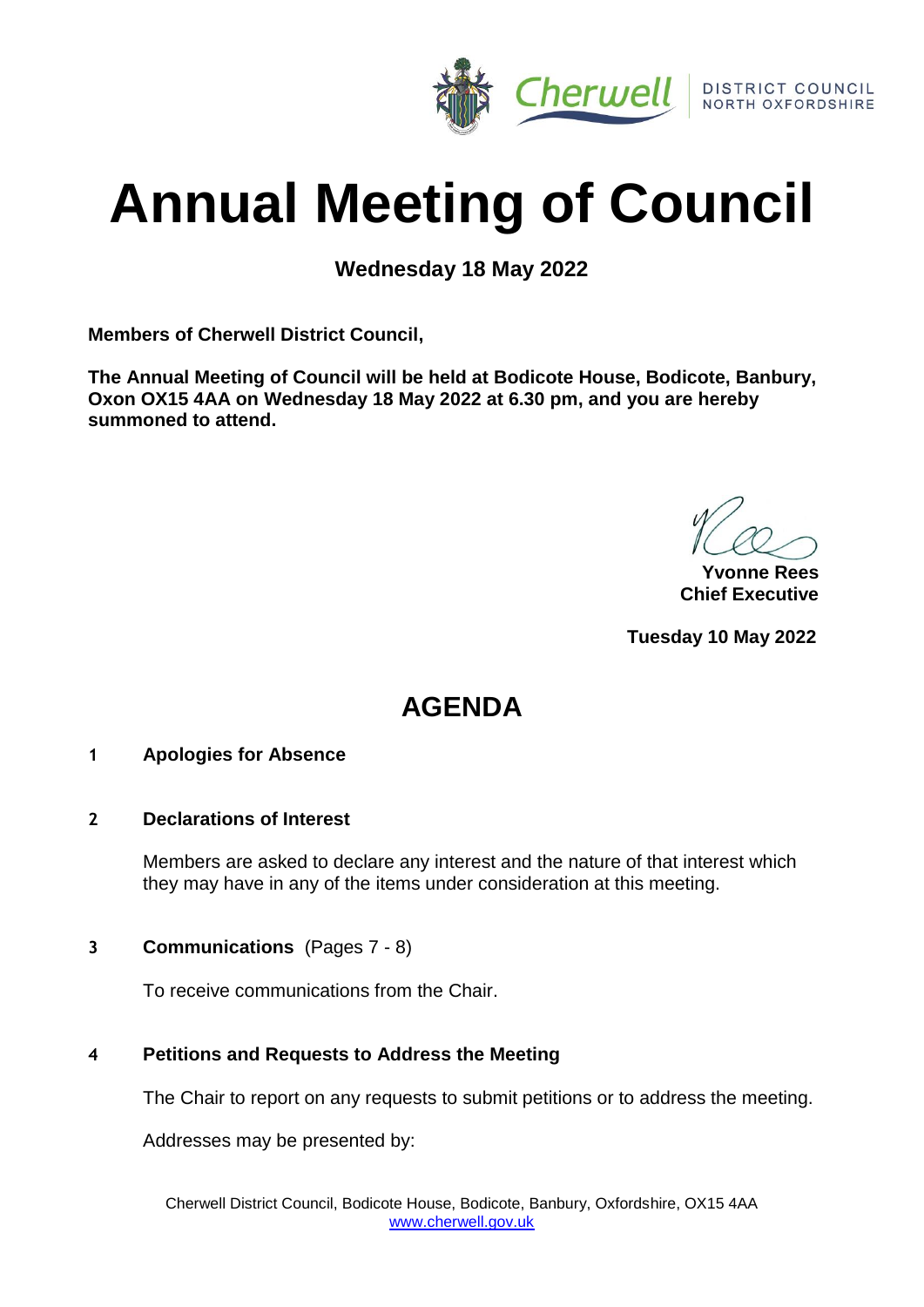- A Local Government elector for the area,
- A person who is wholly or mainly resident in the area,
- A Council Taxpayer or National Non-Domestic Ratepayer for the area

Addresses must be on an item on the Agenda before the meeting and not exceed 5 minutes. No person may address more than one meeting on any particular issue.

Requests to address the meeting (including the reason for the address) should be submitted to [democracy@cherwell-dc.gov.uk](mailto:democracy@cherwellandsouthnorthants.gov.uk) The deadline for petitions has passed. The deadline for requests to address this meeting is noon on Tuesday 17 May 2022.

Full details of public participation at meetings is available in the Constitution or from the Democratic & Elections Team via the email address above.

#### **5 Urgent Business**

The Chairman to advise whether they have agreed to any item of urgent business being admitted to the agenda.

**6 Minutes of Council** (Pages 9 - 28)

To confirm as a correct record the Minutes of Council held on 28 February 2022. .

- **7 Election of Chairman for the Municipal Year 2022/2023**
- **8 Investiture of Chairman**
- **9 Vote of Thanks to Immediate Past Chair**
- **10 Past Chair's Response**
- **11 Election of Vice-Chairman for the Municipal Year 2022/2023**
- **12 Investiture of Vice-Chairman**

#### **Council Business Reports**

#### **13 Annual Business Report**

\*\* Please note this report will follow as it is being reviewed and finalised \*\*

Report of Chief Executive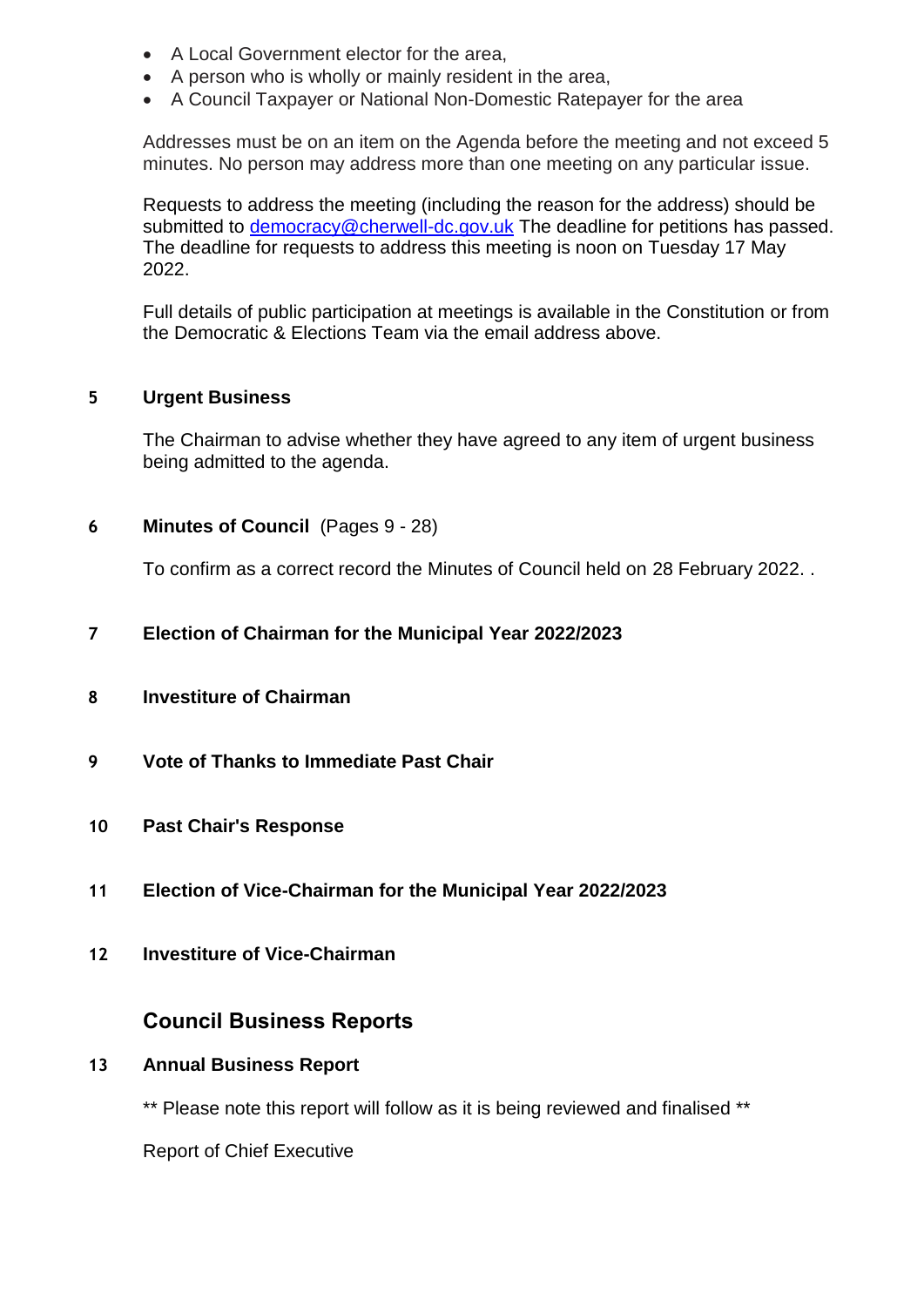#### **14 Adoption of Revised Members' Code of Conduct** (Pages 29 - 52)

Report of Interim Monitoring Officer

#### **Purpose of report**

To adopt a revised Members' Code of Conduct as unanimously recommended by the Standards Committee.

#### **Recommendations**

The meeting is recommended:

- 1.1 To adopt the revised Members' Code of Conduct.
- 1.2 To agree that:
	- it be mandatory for all Councillors to complete Code of Conduct training within 6 months of the adoption of the revised code (i.e. by mid-November).
	- It be mandatory for all Councillors to undertake Code of Conduct training within 6 months of their election (newly or re-elected) and attend a refresher at least once during their term of office.
- 1.3 To endorse the revised Members' Code of Conduct for adoption by the Town and Parish Councils in the Cherwell District.

#### **15 Standards Arrangements - Appointment of Independent Person** (Pages 53 - 58)

Report of Interim Monitoring Officer

#### **Purpose of report**

To appoint an Independent Person in light of the resignation of a current Independent Person.

#### **Recommendations**

The meeting is recommended:

- 1.1 to appoint Dr Sadie Reynolds as an Independent Person, to be appointed for a term expiring on the date of the December Council meeting in 2025.
- 1.2 to note that the appointment of the Independent Person may be renewable in 2025 for a further term of four years subject to the Independent Person wishing to continue in the role and Council agreeing the renewal of the appointment.

#### **16 Community Governance Review - results of first consultation stage and recommendations for second consultation stage**

\*\* Please note this report will follow as it is currently being reviewed and finalised \*\*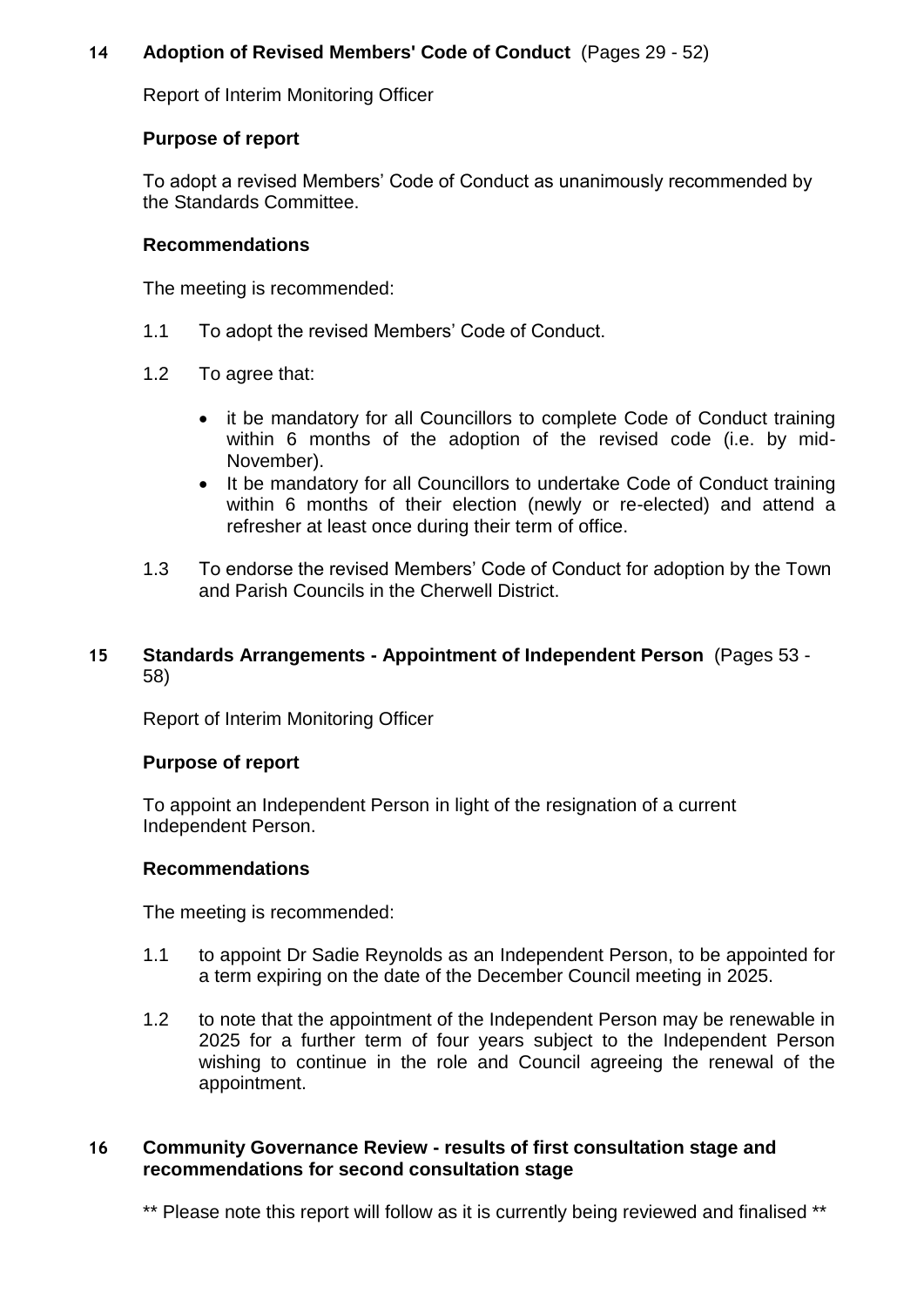Report of Chief Executive

#### **17 IT Provision for Members**

\*\* Please note this report will follow as it is being reviewed and finalised \*\*

Report of Interim Assistant Director Law, Governance & Democratic Services & Monitoring Officer

#### **18 Constitution Updates**

\*\* Please note this report will follow as it is being reviewed and finalised \*\*

Report of Interim Assistant Director Law, Governance & Democratic Services & Monitoring Officer

#### **19 Annual Report of the Accounts, Audit & Risk Committee 2021/22** (Pages 59 - 78)

Report of Assistant Director of Finance & Section 151 Officer

#### **Purpose of report**

This report presents the annual report of the Accounts, Audit & Risk Committee 2021/22 and seeks agreement to amend the Terms of Reference of the Committee.

#### **Recommendations**

The meeting is recommended:

- 1.1 To note the contents of the Annual Report of the Accounts, Audit & Risk Committee 2021/22 (Appendix 1).
- 1.2 To agree the updated Terms of Reference for the Accounts, Audit and Risk Committee (Appendix 2).

## **For information**

Please note:

Members are advised that written questions and motions for the next scheduled Council meeting on Monday 18 July 2022 must be submitted to the Assistant Director Law, Governance & Democratic Services & Monitoring Officer, [democracy@cherwell](mailto:democracy@cherwell-dc.gov.uk)[dc.gov.uk,](mailto:democracy@cherwell-dc.gov.uk) by noon on Wednesday 6 July 2022.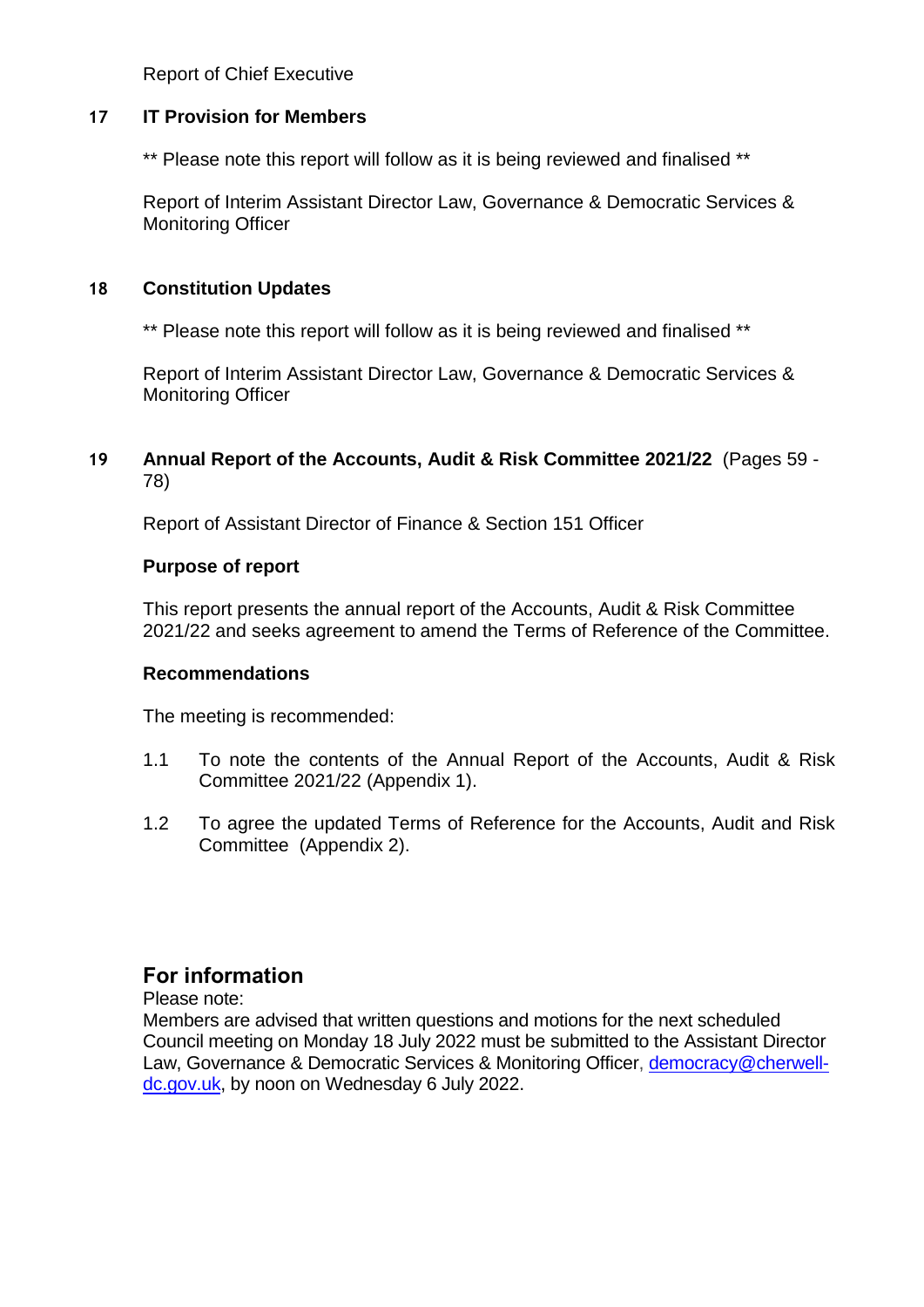# **FIRST MEETINGS OF COMMITTEES**

#### **Appointments of Chairmen and Vice-Chairmen of Committees**

At the conclusion of the Council's proceedings all Members are asked to remain in their seats in the Council Chamber while Committees meet for the purpose of electing their Chairmen and Vice-Chairmen.

The Interim Monitoring Officer will ask the members on each committee to stand in turn and the relevant members are asked to stand/sit as appropriate:

- Accounts, Audit and Risk Committee
- Appeals Panel
- Budget Planning Committee
- Licensing Committee
- Overview and Scrutiny Committee
- Personnel Committee
- Planning Committee
- Standards Committee

The Interim Monitoring Officer will seek nominations for Chairman. Once appointed, the Chairman of each Committee will seek nominations for Vice-Chairman.

# **Councillors are requested to collect any post from their pigeon hole in the Members Room at the end of the meeting.**

## **Information about this Agenda**

#### **Apologies for Absence**

Apologies for absence should be notified to [democracy@cherwell-dc.gov.uk](mailto:democracy@cherwell-dc.gov.uk) or 01295 221589 prior to the start of the meeting.

#### **Declarations of Interest**

Members are asked to declare interests at item 2 on the agenda or if arriving after the start of the meeting, at the start of the relevant agenda item.

#### **Local Government and Finance Act 1992 – Budget Setting, Contracts & Supplementary Estimates**

Members are reminded that any member who is two months in arrears with Council Tax must declare the fact and may speak but not vote on any decision which involves budget setting, extending or agreeing contracts or incurring expenditure not provided for in the agreed budget for a given year and could affect calculations on the level of Council Tax.